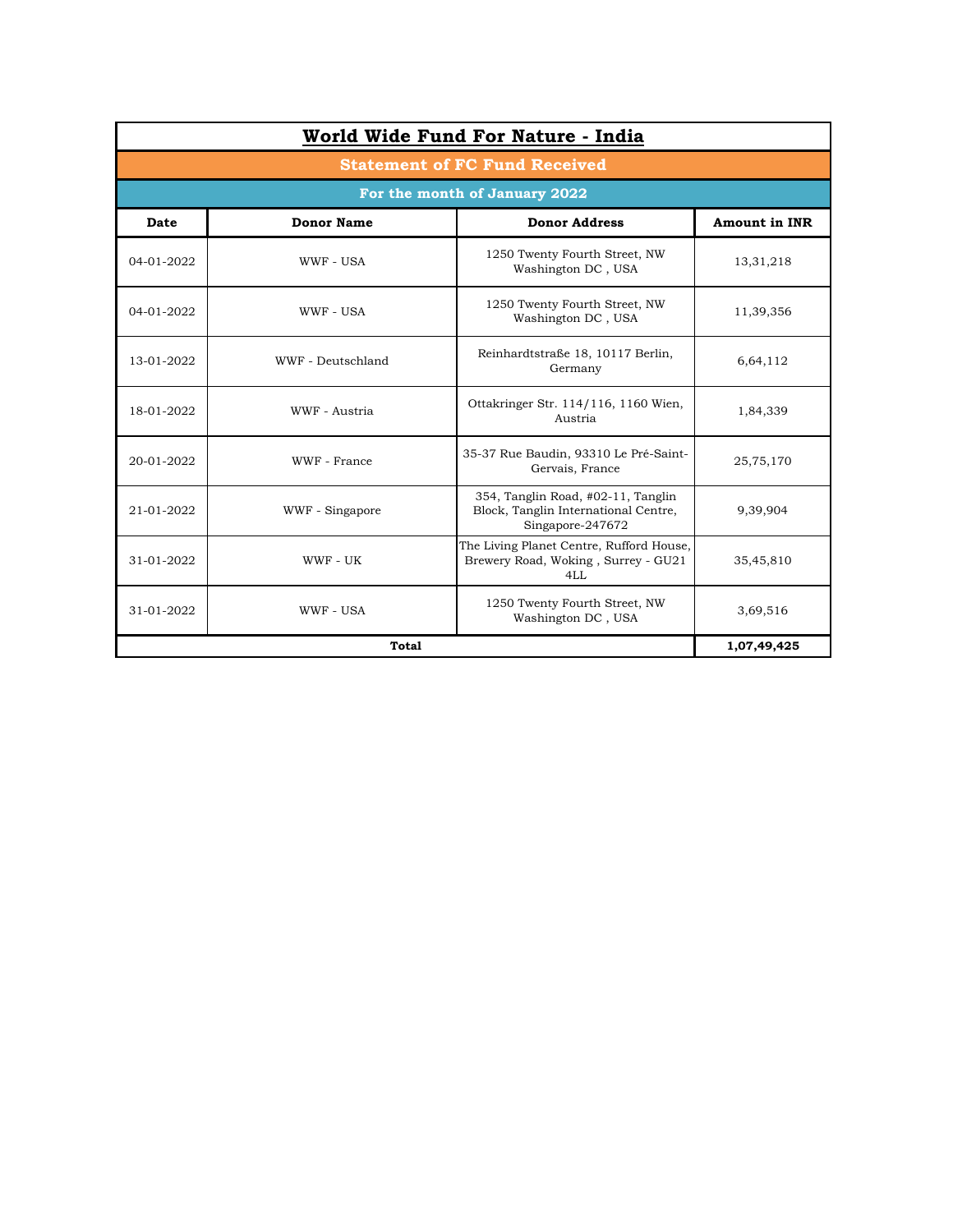| World Wide Fund For Nature - India   |                                                |                                                                               |                      |  |  |  |
|--------------------------------------|------------------------------------------------|-------------------------------------------------------------------------------|----------------------|--|--|--|
| <b>Statement of FC Fund Received</b> |                                                |                                                                               |                      |  |  |  |
| For the month of February 2022       |                                                |                                                                               |                      |  |  |  |
| Date                                 | <b>Donor Name</b>                              | <b>Donor Address</b>                                                          | <b>Amount in INR</b> |  |  |  |
| $01-02-2022$                         | Waste and Resources Action Programme<br>(WRAP) | 2nd Floor, Blenheim Court, 19 George<br>Street, Banbury, Oxan, OX16 5BH, GB   | 14,36,541            |  |  |  |
| 02-02-2022                           | UK Online Giving Foundation                    | 6 Trull Farm Buildings, Trull, Tetbury,<br>Gloucestershire, GL8 8SQ U.K.      | 80,218               |  |  |  |
| 03-02-2022                           | WWF - Cambodia                                 | 21, Street 322, Boeng Kengkang I,<br>Chamkarmorn, Phnom Penh,<br>Cambodia KHM | 12,24,714            |  |  |  |
| 24-02-2022                           | WWF - Sweden                                   | Ulriksdals slott, 170 81 Solna, Sweden                                        | 64,00,469            |  |  |  |
| 24-02-2022                           | WWF - Sweden                                   | Ulriksdals slott, 170 81 Solna, Sweden                                        | 54,89,562            |  |  |  |
|                                      | 1,46,31,504                                    |                                                                               |                      |  |  |  |